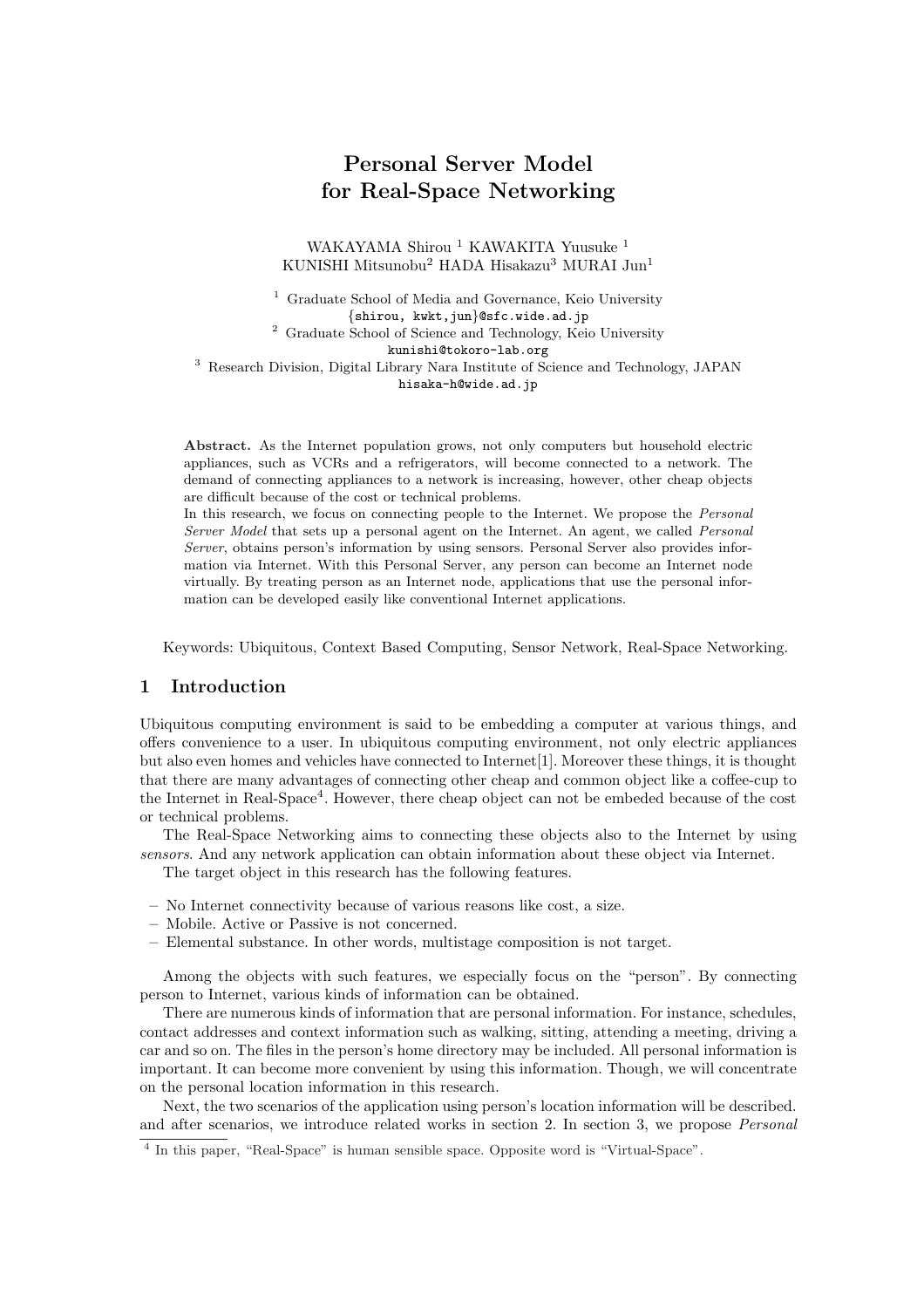Server Model that manages personal sensor information. In section 4, we describe detail of Personal Server Model . In section 5 and 6, we introduces our experimentation and evaluation. Section 6 concludes the paper with discussions and future work.

Health-care A patient does not appear in the hospital at a scheduled time for a medicine, and cannot contact. In this case, an ambulance can be dispatched to the place where the patient's is by grasping it's position. However, in the case with people, moving to places where cannot be grasped by GPS, such as underground and inside buildings, must also be considered. In addition, person can be use heterogeneous sensor to obtain various kinds of information.

Alarm clock Even in a case where an alarm clock goes off, and the person is still in bed, the alarm clock can detect from the location information that the person is still sleeping. An alarm clock would then continue to ring until necessary.

# 2 Related works

The Active Bat system [3] is the Location-aware Computing system. Active Bat uses an ultrasound in order to detect location. In Active Bat, users and objects have cheap and small tags which receive ultrasound in order to detect location.

Cricket Location Support System[4] uses ultrasound and cheap receivers in object in order to detect the location of object. Cricket use radio frequency signals additionally in order to time measurements. In Cricket, location is decided by triangulation relative to the beacons.

Recently, studies based on IEEE 802.11b has became major like robot location [5]. Since IEEE802.11b becomes an wireless network method that has wide usage, becomes cheap and small device. However, if target object has no electronic power like cheap object, system can not detect its location.

Geographical Location Information (GLI)[6] is able to map a mobile entity on the Internet to a geographical location. The GLI system consists of home and area servers. These servers are managed based in a hierarchical server structure toward highly scalable system However, GLI system assumed absolute coordinate like GPS.

# 3 Personal Server Model

This paper focuses especially on person. In this section, we describe our personal server model that manages personal information from the sensor at each own personal server.

#### 3.1 Assumptions

Sensors are required in order to obtain information from Real-Space. However, there are various kinds of device type of sensor like data set. In addition, the movement of person who are targeted in this paper becomes problem. And, in order to discriminate person uniquely, it is necessary to have Globally Unique ID. Next, we will describe about detail of these assumptions.

Heterogeneous Sensors Infrastructure To realize Real-Space Networking environment, sensors are needed to obtain personal location information. However, contrary to related works, we use not only the sensor which the user holds, but also the sensor infrastructure which is installed in the environment. Because, one sensor can not cover all location. For example, GPS can cover above ground, however, GPS can not detect under ground or in building.

Since that, we need various kinds of sensors to detect person's location. In figure 1 illustrates these sensor environment. There are various kinds of sensor infrastructures. Sensor infrastructure A in figure 1 has many sensors and these sensors connects each other like most Sensor-Network. Sensor infrastructure B and C has many sensors and send information to sink-node(Data-Base) like Active-Bat. Sensor infrastructure D has only one sensor device and that sensor can cover like GPS. User moves these sensor infrastructure and sensors nearby user obtain user's current information.

In addition, each sensor infrastructure has Administrator. The administrator manages and maintain these sensors. Consequently, administrator can get user's information. Therefore, security and privacy become problem.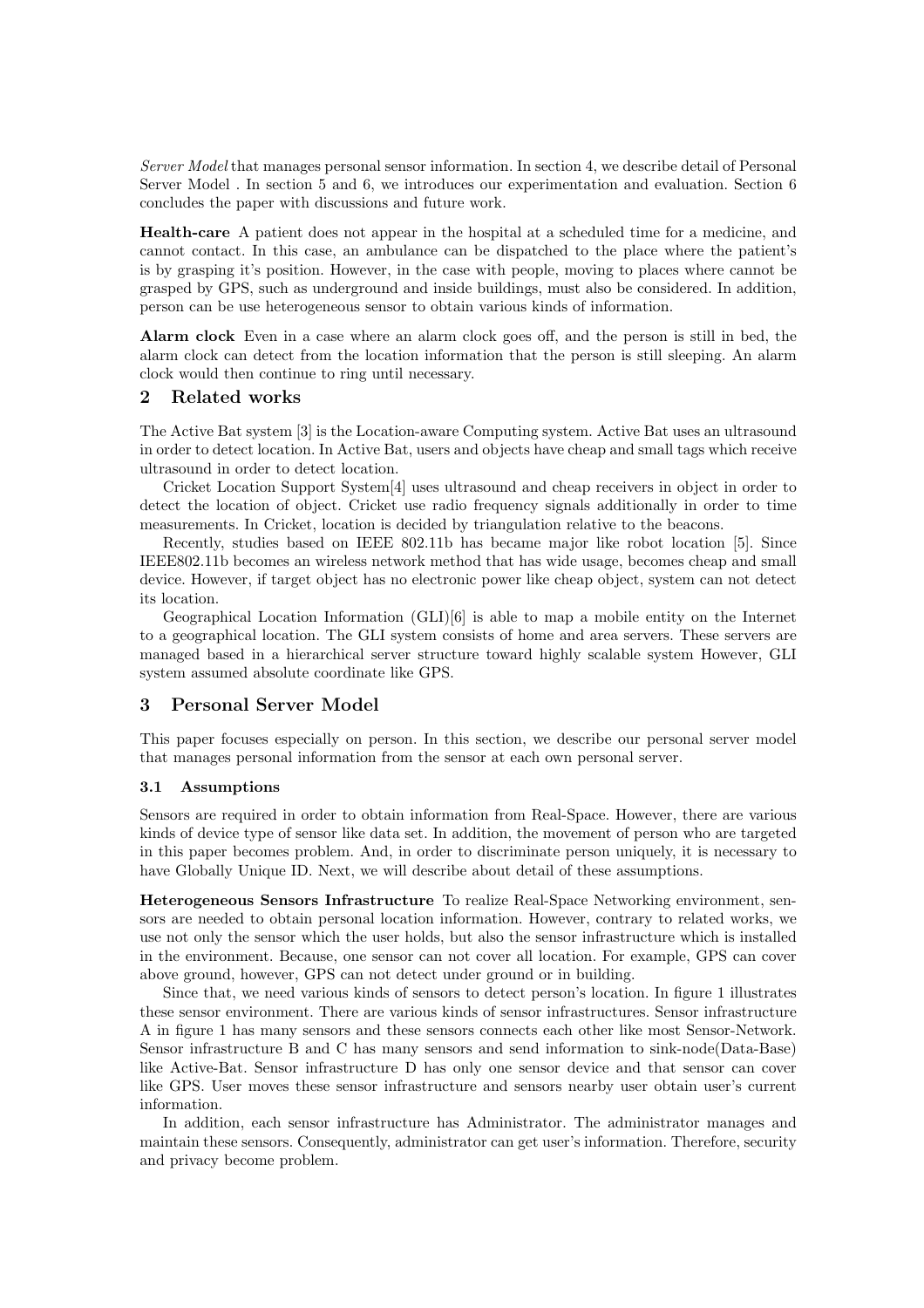

Fig. 1. Supposed Environment

Fig. 2. Personal Server Model

All person has Globally Unique ID(GUID) In order to identify the user from sensors, we assume every persons have GUID and sensors can get these GUID using Auto-ID[7] or other method. GUID is used SDP described later.

We assume only uniqueness about GUID. However, structure of ID space and ID development is out of Target.

## 3.2 Personal Server Model

In heterogeneous sensor infrastructure as mentioned above, there are two problems. One is where manages sensor information and the other is privacy.

We propose the Personal Server Model in order to resolve these problems. In this model, each person have the Personal Server that stores personal information like Location Information. Figure 2 shows this model.

Sensors sense personal information, and send it to his/her Personal Server. Personal Server accumulates the personal information. The other Internet nodes can access to the Personal Server in order to get that personal information in stead of direct access to person who is not connected to the Internet. In other words, Personal Server will serve as proxy or agent in the person's virtual-space.

In Personal Server Model, we can say the Personal Server is mapped object on Internet from person. According to that, when other Internet node obtains personal information, connect with other ordinary Internet manner like socket connection. Eventually, Internet Application that use personal information can be developed easily.



Fig. 3. System Component

... ID:CDCD ID:EFEF Group : Lab - Name - Location Information - Contact Address - Celler-phone\_e-mail - Temperature - Name - Contact Address - Celler-phone\_ e-mail - Name - Contact Address Location Information

Fig. 4. Access Control in the Personal Server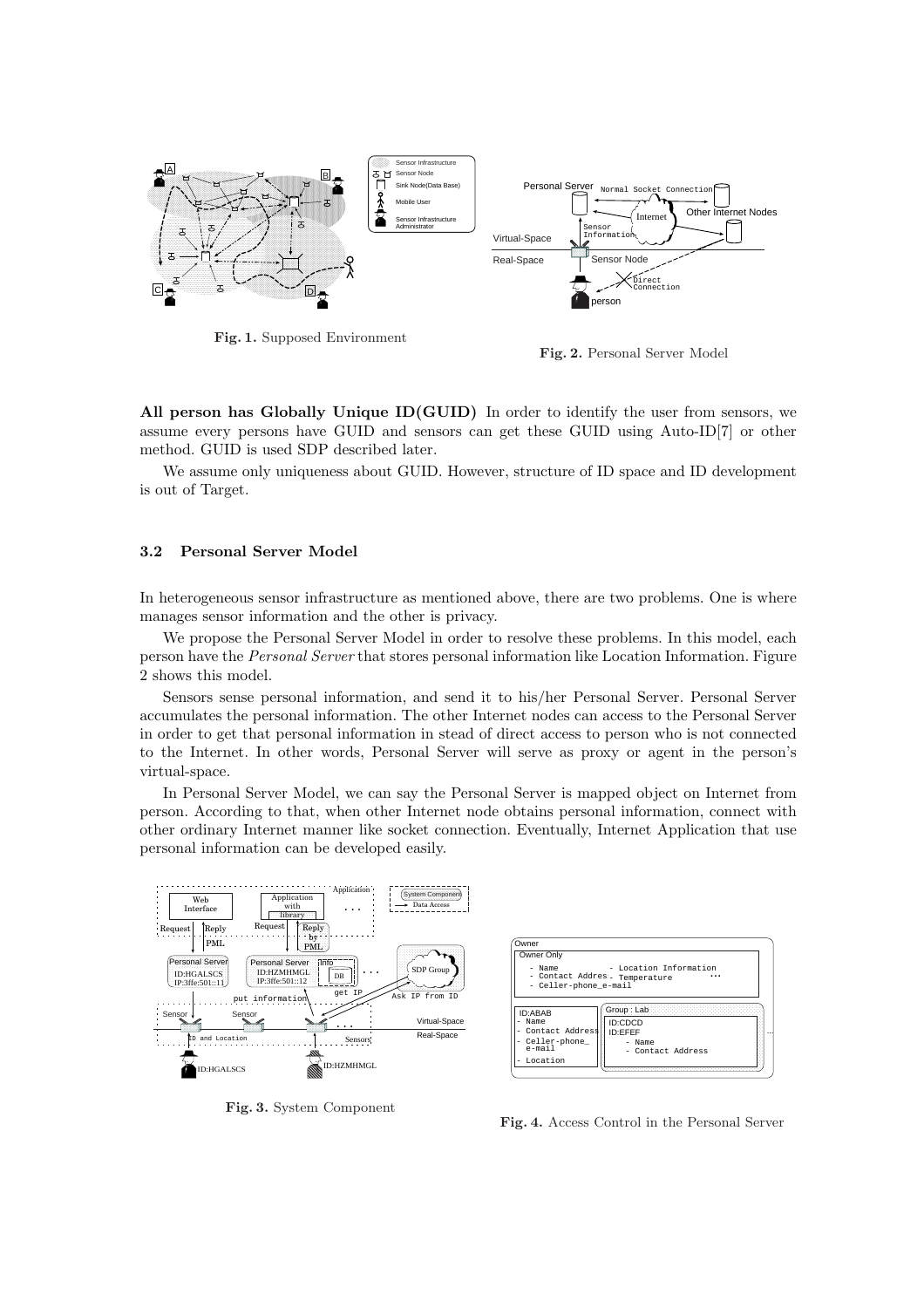## 4 System Architecture

In this section, we will describe the system architecture based on Personal Server Model. Figure 3 shows the system components which is half-tone dot meshing. We then describe about these system components.

#### 4.1 Sensors

As mentioned, we assume using Heterogeneous Sensors in order to obtain user's personal information. We classify sensors into the following two kinds.

- Self-directed type sensor
- Sensor Infrastructure

Self-directed type sensor is a sensor where the sensor and sensing target is same. For example, GPS sensor receives the electric wave from a satellite and obtains its position. Therefore, sensing target is GPS sensor itself. Although this type has high accuracy, in many cases, these devices tend to be quite expensive.

Sensor Infrastructure are installed sensor as infrastructure. Many kinds of these sensor infrastructure sense the target when the target enter within the coverage of sensing. For instance, there are many studies to detect cheap target devices by using RF(Radio Frequency) or other method and obtain target owner's location. Though sensor infrastructure itself is expensive, target devices are cheap. Consequently, this kind of sensor is useful to operate as infrastructure. In addition, it must be noted that, when we use this kind of sensor as a location sensor, obtained information becomes relative location. For example, GPS uses latitude and longitude and altitude. However, RF sensor cannot get this absolute coordinate, but only labels such as room name.

As mentioned above, this research assumed on the Heterogeneous Sensor Infrastructure. Hence, it is necessary to accommodate to two kinds of sensors. However, Users do not always have sensor devices in Heterogeneous Sensor Infrastructure.

## 4.2 Personal Server

Personal Server is the Internet node that holds the user's information in Real-Space. The other Internet node can obtain personal information such as location information of the owner of that Personal Server by accessing to the Personal Server.

Internet nodes that wants to obtain user's information sends a request message to the Personal Server which has the GUID of the target person. Request message must contain the GUID of the person whom is using that Internet node. Personal Server returns user's information described by PML to the request node. Basically, Personal Server has this function.

It may be setup the Personal Server anywhere on the Internet. Moreover, the Personal Server always needs to be connected to the Internet. However, as long as it is a short time, the Personal Server may move. It becomes impossible to obtain the person's information in the meantime.

Privacy Protection Personal Server may be set up anywhere on Internet and many Internet nodes may connect to the Personal Server. Since Personal Server has the personal information like location information, privacy protection is required. Moreover, only one Personal Server has managed his personal information. Since the personal information managed unitary on one Personal Server, when performing privacy protection, it is necessary to protect only one Personal Server.

We prepare an access control mechanism in order to realize privacy protection. When requesting personal information, Internet node must include GUID in a request message. The access control mechanism inside the Personal Server changes sending personal information to according to GUID contained in a request message. Personal Server may return nothing if request is invalid. Thereby, information cannot be passed to a request from an unexpected partner or the partner who does not want to give. Figure 4 shows access control list in Personal Server. Access control mechanism is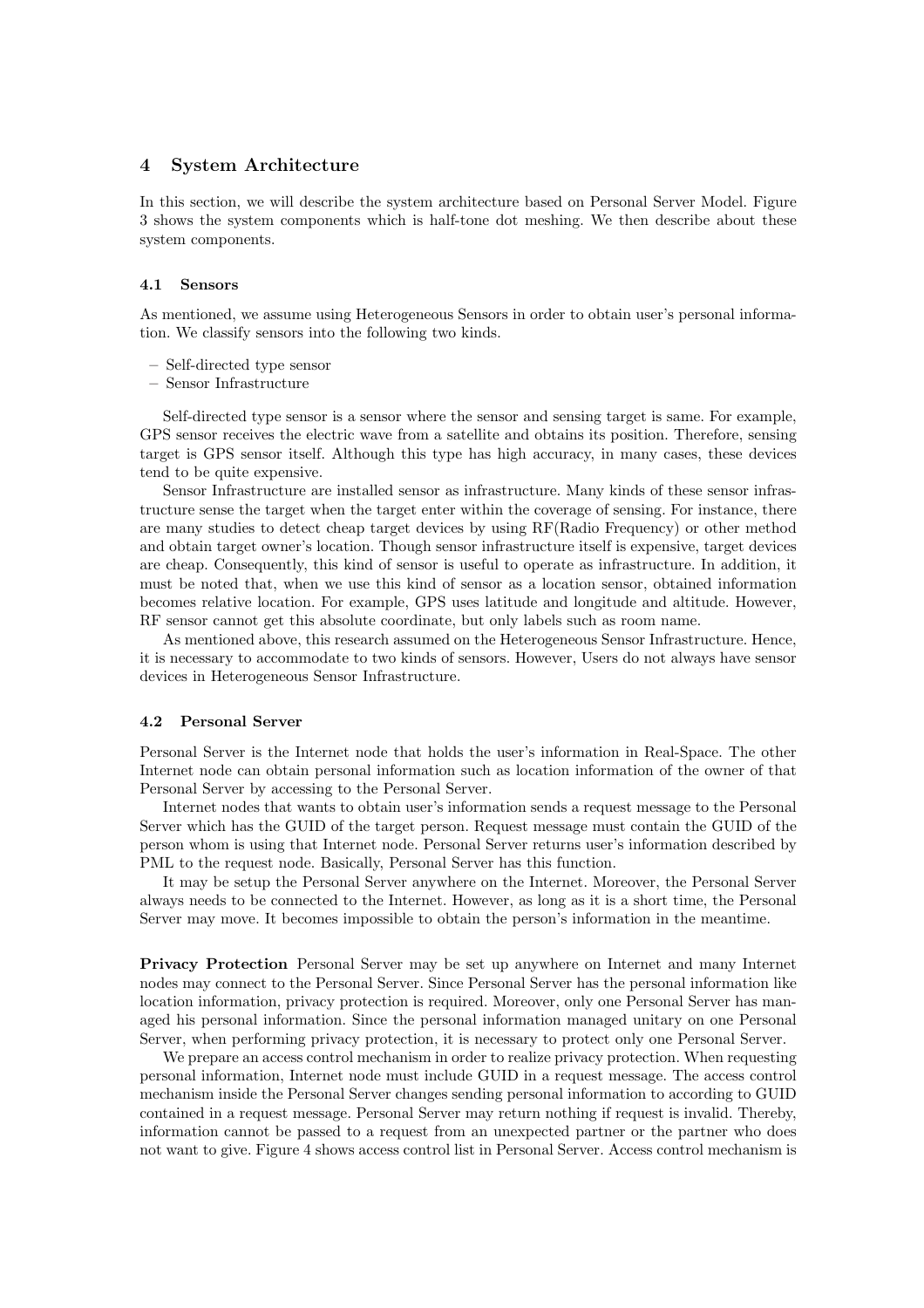moved according to this access control list. In this figure, personal server may send name, contact address and location information to the user which has ID:ABAB. However, personal server may send only name and contact address to the user(ID:CDCD) and user(ID:EFEF) because they are belong to Group:Lab. The group is maintained only one personal server. For that reason, though the user which is belongs to Group A in someone's access control list, the same user do not necessarily belongs to Group A in another user's access control list.

#### 4.3 User's information in Real-Space

We propose *Person Markup Language(PML)* in order to describe the user's information in Real-Space. When Personal Server exchange personal information with other Internet node, PML is used.

PML PML is XML[8] based language for describing personal information. PML must contain a core part. A core part contains GUID, Location Information, and Timestamp that obtained the last Location Information. Because every object have these information.

 $\overline{\phantom{a}}$   $\overline{\phantom{a}}$   $\overline{\phantom{a}}$   $\overline{\phantom{a}}$   $\overline{\phantom{a}}$   $\overline{\phantom{a}}$   $\overline{\phantom{a}}$   $\overline{\phantom{a}}$   $\overline{\phantom{a}}$   $\overline{\phantom{a}}$   $\overline{\phantom{a}}$   $\overline{\phantom{a}}$   $\overline{\phantom{a}}$   $\overline{\phantom{a}}$   $\overline{\phantom{a}}$   $\overline{\phantom{a}}$   $\overline{\phantom{a}}$   $\overline{\phantom{a}}$   $\overline{\$ 

Figure 5 shows an example of a simple description of one person.

```
<d2\cdotD2
   xmlns:d2=''http://www.sfc.wide.ad.jp/~shirou/Work/d2/d2/''
   xmlns:person=''http://www.sfc.wide.ad.jp/~shirou/Work/d2/person/''>
     <d2:core>
     <d2:id>HZMHMGL</d2:id>
     <d2:location>Meeting Room 1</d2:location>
     <d2:timestamp>2002-09-10 18:24:49</d2:timestamp>
     </d2:core>
     <person:person>
     <person:name>WAKAYAMA Shirou</person:name>
     <person:nickname>Shirou</person:nickname>
     <person:e-mail_addr>shirou@sfc.wide.ad.jp</person:e-mail_addr>
     <person:organization>KEIO SFC</person:organization>
     </person:person>
 </d2:D2>
✒ ✑
```
Fig. 5. an example of user's Information described by PML

The core section of PML example in Figure 5 shows also that this person has ID:HZMHMGL and that his actual location is in the room called *Meeting Room 1*, and the Timestamp from which the Location was last obtained.

Moreover, PML can describe various kinds of information in addition to the core section. Figure 5 shows also person name and e-mail address. Thus, PML is extensible so that various kinds of information may be expressed. User's information described by PML is updated on the fly by the sensors or user himself.

#### 4.4 Server Discovery Protocol(SDP)

Other Internet nodes and sensor nodes need to know the Personal Server IP address in order to access to the certain person's Personal Server. In this paper, as mentioned above, it is assumed on all persons holding GUID.

Server Discovery Protocol (SDP) changes person's GUID into that person's Personal Server IP address. We can say that SDP changes GUID that is independent of location into IP address depending on a location.

Group of nodes using SDP handles Server Discovery Protocol. These SDP groups are overlay network on Internet. There connect each other, and they exchange the conversion table to Personal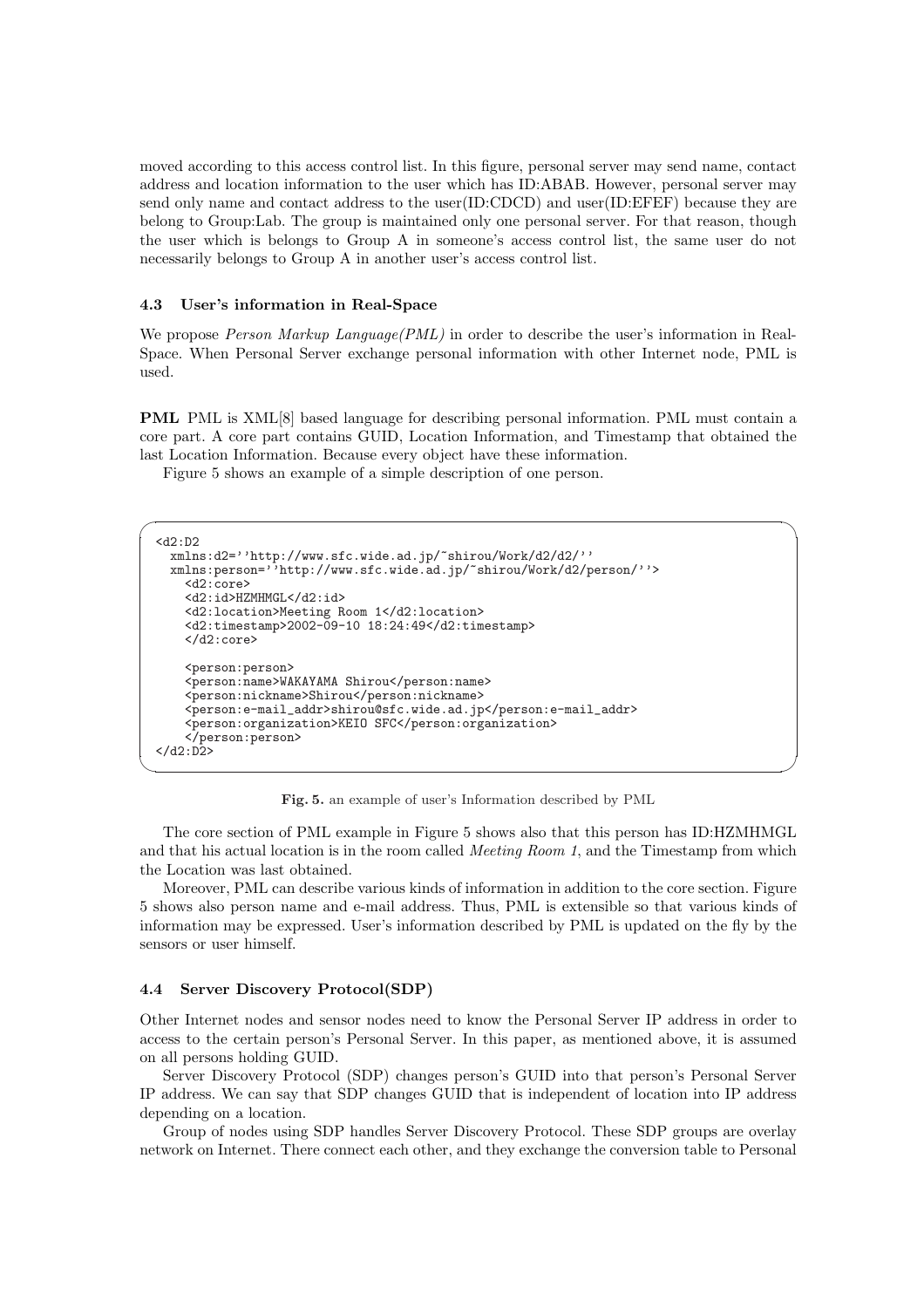Server IP address from GUID. Node that has participated in SDP Group can convert the GUID to that Personal Server IP address. SDP mechanism is designed based on pure P2P network like Gnutella[9].

However, it is not desirable on privacy protection that other unnecessary nodes hold the conversion table to IP address from GUID. Therefore, Conversion table has no GUID itself but one-way hashed ID such as MD5. Only node that knows right GUID can map certain IP address. Thereby, even if Personal Server IP address understands the middle node of SDP group, it can not know whose GUID it is. In addition, even if it connect the Personal Server IP address, it will be denied in the access control mechanism of Personal Server.

### 5 Experimentation with some hundreds of people

The experimentation based on Personal Server Model was conducted during the WIDE-camp in September 2002. WIDE-camp is research conference held at a Hotel where member of WIDE Project<sup>[10]</sup> gather and open BoFs to have discussions. 274 people participated in this experiment during 3 nights and 4 days.

In this experimentation, in order to create many Personal Servers, IPv6 was used. Next, we then describe about each part of system component detail.

Figure 6 shows the Map. Each room are labeled with a name like "BOF1". Location information of Participants is expressed using this labels. In this experiment, labeling was performed manually. The white circle in figure 6 shows the place in which RF-Reader where setup as mentioned below. Note that figure 6 will be used at section 6.



Fig. 6. Hotel Map

For the Location detection by LIN6 mentioned later, segments is divided for each and every room to show a prefix for each room. Furthermore, in this experiment, since the host for many Personal Servers was not able to be prepared, one host was attached two or more IPv6 addresses as Alias. Then, Personal Servers for all the members was prepared virtually.

#### 5.1 Sensors

We used two kinds of devices as Location Sensor. One is RF-Reader and the other is LIN6-MA. RF-Reader is human location sensor in Real-Space, and LIN6-MA can provide location information from network prefix.

RF-Reader We use the RF-Code[12], which is a system for detecting a human location.

The cost of sensor construction is one of reasons for having chosen RF-Code. Although other systems, such as Active Bat, have very high accuracy, however, huge cost is required. In this experimentation, it is enough if personal location is known per room. Therefore, cost becomes important rather than accuracy.

Therefore, the Self-directed type sensor that needs a high cost device for an individual user is unsuitable. We selected RF-Code as an Environmental installation type sensor, and all users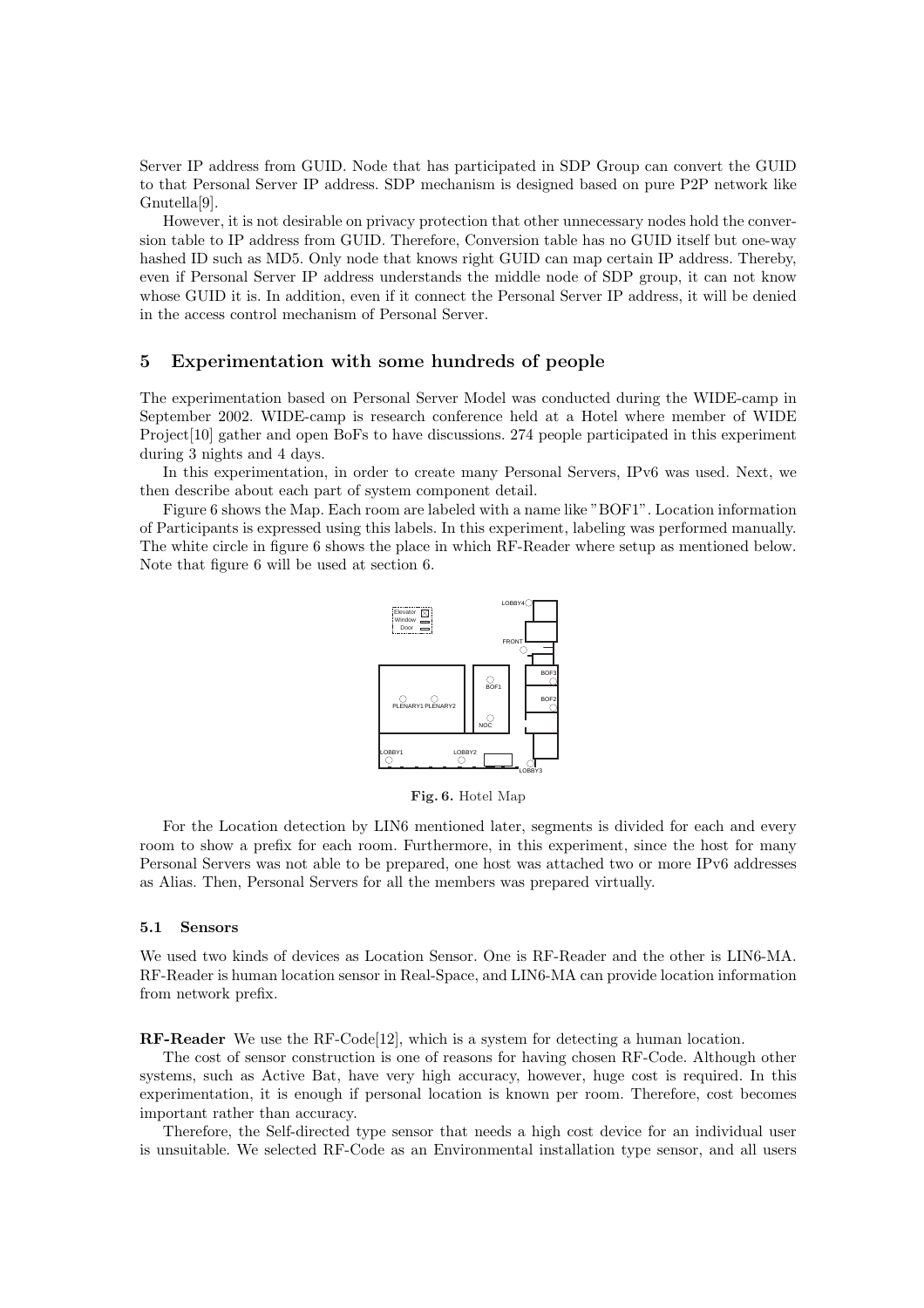always carry a cheap and small tag. The tag is shown in Figure 7. The right tobacco is used to compare the size.

This RF-ID tag is a tag carrying its own battery, each with a Globally Unique ID, and sending the ID by using 300MHz radio frequency. We used this RF-ID GUID as GUID of Personal Server Model. Tag sends this GUID once every 3 seconds, and when RF-BaseStation catches this GUID, it detects that a user is in detection within a sensing area of that RF-BaseStation. Figure 8 shows RF-BaseStation.

Furthermore, we prepared three kinds of the antenna attached to RF-BaseStation. Since this sensitivity different, the antenna was properly used according to the size of the each room. Thereby, one RF-BaseStation area can cover mostly equivalent to one room. Moreover, two or more leaders are installed in the large room.





Fig. 7. RF-Code Tag Fig. 8. RF-BaseStation

When two RF-BaseStation and the person enter between them, it becomes a most important problem when choosing its location.

Moreover, Hotel used at WIDE-camp had thin walls, and radio waves passed through them easily. Therefore, a RF-reader BaseStation will receive an ID ranging over the room. Consequently, person may seem to have moved even though they didn't.

However, many BoFs and presentation are made at WIDE camp. In this circumstances, we can assume that once people goes into the room, they will not leave that place for a certain period of time.

Therefore, the position diagnosis algorithm in consideration of hysteresis was adopted. This algorithm can reduce miss detection of movement.

We used the Mobile Gear<sup>[11]</sup> for connecting network and RF-BaseStation. The Mobile Gear connects to network by using Wireless LAN; added to this, RF-BaseStation and Mobile Gear have a battery. RF-Reader set is completely movable by wire free.

Mobile Gear connect to RF-BaseStation by using RS-232C, and sends GUID sensed by RF-BaseStation via network to Personal Server of owner known by GUID. Mobile Gear sends the label of RF-Reader set additionally. According to this label, location information is determined.

Moreover, the Mobile Gear is operated by NetBSD/hpcmips. Reliability is increasing by using not WindowsCE but NetBSD. In addition, it is manageable from remote host.

LIN6-MA In LIN6[13], unique ID of a meaning called LIN6ID is assigned to each host. After a host can assign network prefix, LIN6ID and network prefix will be compounded and an IPv6 address will be generated automatically. By registering this IPv6 address into Mapping Agent (MA), a host notifies a communication partner of in which network it exists, and realizes Location Independency.

If a user connects Note PC with the network, LIN6ID and network prefix will be compounded and an IPv6 address will be generated automatically . This IPv6 address is sent to MA with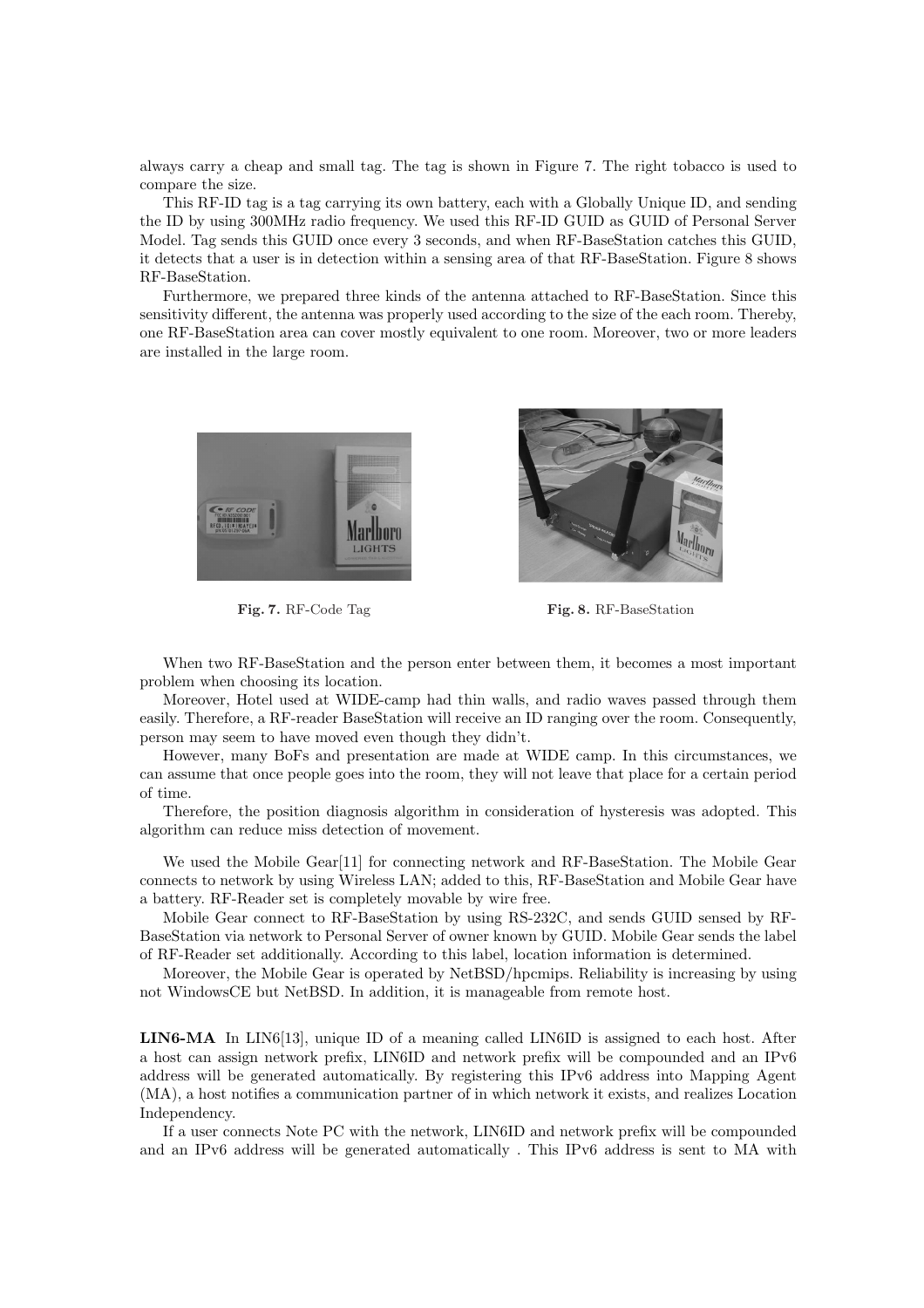LIN6ID. MA, which received the IPv6 address, transmits an IPv6 address and LIN6ID to the process called NLX (Network Location eXchanger). NLX can know owner of the note PC by LIN6ID, and the network by network prefix. As shown below in subsection??, the network that has different prefix for every room in this experiment, it is possible to get to know the location of Note PC by network prefix.

In this experimentation, we used LIN6 as another location sensor. Every 16 LIN6ID was assigned every participant in order to support when a participant has two or more PCs,

## 5.2 User Interface

Two kinds of interfaces were prepared as an interface to Personal Server. One is interface for human, the other is used to develop.

Web Interface We prepared the web interface to connecting Personal Server and obtaining location information. Users can get the following things through this web interface.

– Search location information

By specifying a location, it is possible to get the list of users who are near that location. From this list, the situation of that location and how many participants are gathering can also be known via network.

– Search information from location

By specifying a location, you can get list of users who exist near that location. From this list, the situation of that location and how many users are gathering can be known also via network.

– Tracking Note-PC

We are able to find out the location where Note PC is put based on LIN6ID which described below.

– Acquisition of Personal Server IP address

It is possible to perform SDP(Server Discovery Protocol) through a web interface. Thereby this interface, it is also possible to get Personal Server IP address and to obtain information from Personal Server directly.

Library Moreover, we prepared library of the C language for accessing Personal Server so that it might be easy to develop the application which uses location information. This library contains the functions, which can get the IPv6 address of Personal Server using SDP, and connect to Personal Server and acquires PML. In addition, SDP command line program was also created.

# 6 Evaluation

In this section, we will describe about Evaluation of this system. First, we will start about accuracy of sensor. The three kinds of evaluation will be shown that are Human Location Tracking, Human behavior and General Movement. Next, we will discuss about Personal Server Model.

# 6.1 Human Location Tracking

At first, we compared tracked one person movement and actual movement. Figure 6.1 shows sensed location and actual location while 24 hours (actually, 18 hours).

# 6.2 Human Behavior Observation

We collected every user's location from each personal server in order to obtain statistics human behavior data. From this results, we select at two rooms it show the characteristic motion of people and these graphs is shown in Figure 10 and11. These figures, which mean how many people, are in the room for every time. As for Figure 10, BOF2, people are beginning to be detected from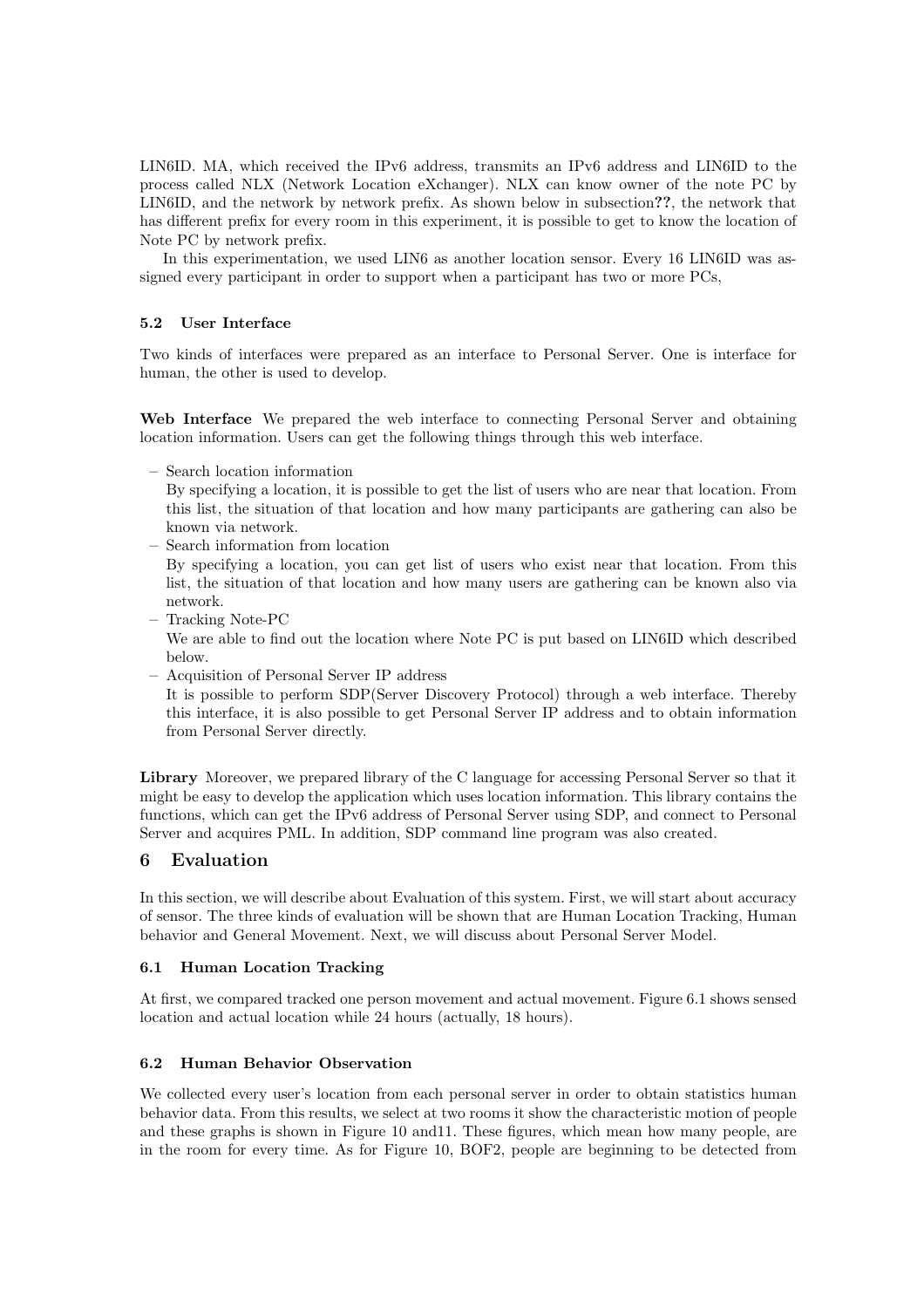

Fig. 9. Sesnsed Movement and Actural Movement



Fig. 10. Number of People of room "BOF2"



the 11:30 time by which BOF was started. Moreover, it is not detected at all midnight. However, in Lobby3 which is a passage, it is always detected except for early morning. In addition, all graphs has decline pattern. It is possible that people move all together at the beginning and end of Meeting. A behavior of people can be grasped from these figures.

General Movement Matrix of table 1 shows movement of people about "from where" and "to where" in one day. This table shows whether Location-Modeling could be performed by combining the map of figure 6. The still more efficient location detection technique can be used now like this experiment not by the short period of time but by applying in the long term.

| To<br>From       |     |     |                         |     | BOF1 BOF2 BOF3 PLENARY1 PLENARY2 LOBBY1 LOBBY2 LOBBY3 LOBBY4 NOC FRONT  Total |     |     |     |                |          |     |      |
|------------------|-----|-----|-------------------------|-----|-------------------------------------------------------------------------------|-----|-----|-----|----------------|----------|-----|------|
| BOF1             |     | 24  |                         | 14  | 20                                                                            | 11  | 28  | 54  |                | 18       | 6   | 175  |
| BOF <sub>2</sub> | 18  |     | 12                      | 24  | 28                                                                            | 24  | 37  | 51  |                | 13       | 6   | 213  |
| BOF3             |     | 13  |                         |     |                                                                               |     | 5   | 9   |                |          |     | 38   |
| PLENARY1         | -36 | 32  | 6                       |     | 188                                                                           | 83  | 134 | 173 | 4              | 43       | 21  | 720  |
| PLENARY2120      |     | 29  | $\overline{2}$          | 160 |                                                                               | 47  | 115 | 157 | $\overline{2}$ | 43       | 23  | 598  |
| LOBBY1           | 11  | 28  |                         | 46  | 61                                                                            |     | 129 | 61  | $\Omega$       | 26       | 10  | 373  |
| LOBBY2           | 23  | 39  | 4                       | 76  | 117                                                                           | 133 |     | 102 | $\overline{2}$ | 34       | 14  | 544  |
| LOBBY3           | 55  | 65  | 11                      | 78  | 153                                                                           | 59  | 108 |     | 5              | 113      | 47  | 694  |
| LOBBY4           |     |     |                         |     | 5                                                                             | 3   |     | 3   |                | $\Omega$ |     | 14   |
| <b>NOC</b>       | 18  | 19  |                         | 22  | 41                                                                            | 24  | 33  | 104 |                |          | 5   | 266  |
| FRONT            | 9   | 5   | $\overline{\mathbf{2}}$ | 10  | 25                                                                            | 9   | 13  | 46  | $\Omega$       | 5        |     | 126  |
| Total            | 192 | 254 | 38                      | 431 | 639                                                                           | 394 | 603 | 760 | 13             | 295      | 141 | 3760 |

Table 1. Movement Table

# 7 Conclusion

This research aims being connecting the person whom it did not connecting network to Internet.

We proposed Personal Server Model that uses an agent on the Internet as a communication node, named "Personal Server". Sensors sense personal information like location, and send to his